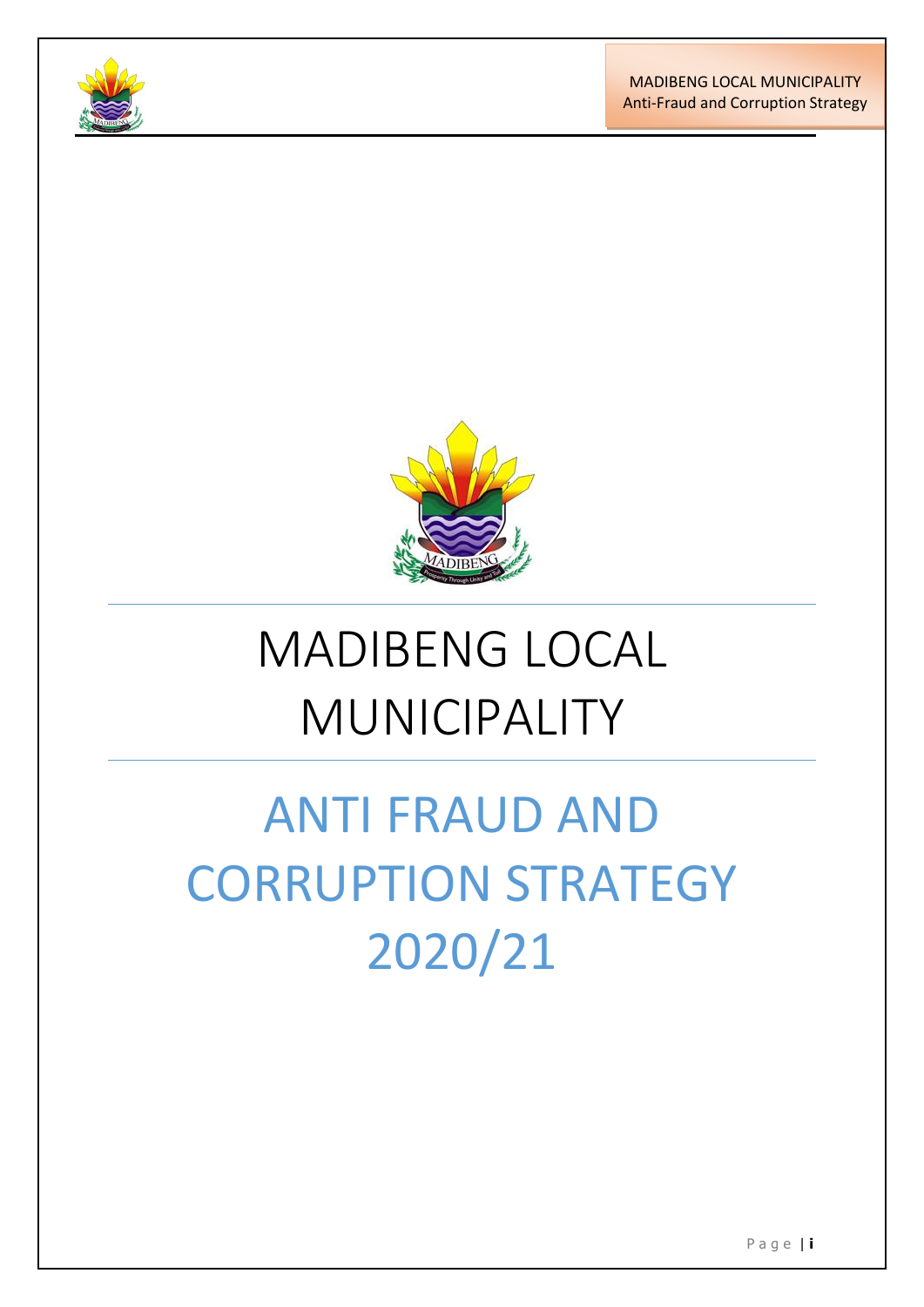

| Document Ref. No.:       | ERM/p1004                                                                   |
|--------------------------|-----------------------------------------------------------------------------|
| Resolution no.:          | ADMIN.006                                                                   |
| Authors / developed by:  | Enterprise Risk Manager: Y Mothibi                                          |
| Revision / Last Updated: | 2020/21                                                                     |
| Applicability            | Madibeng Local Municipality<br>main offices<br>and its<br>satellite offices |
| <b>Effective Date</b>    |                                                                             |
| <b>Approved by</b>       | Council                                                                     |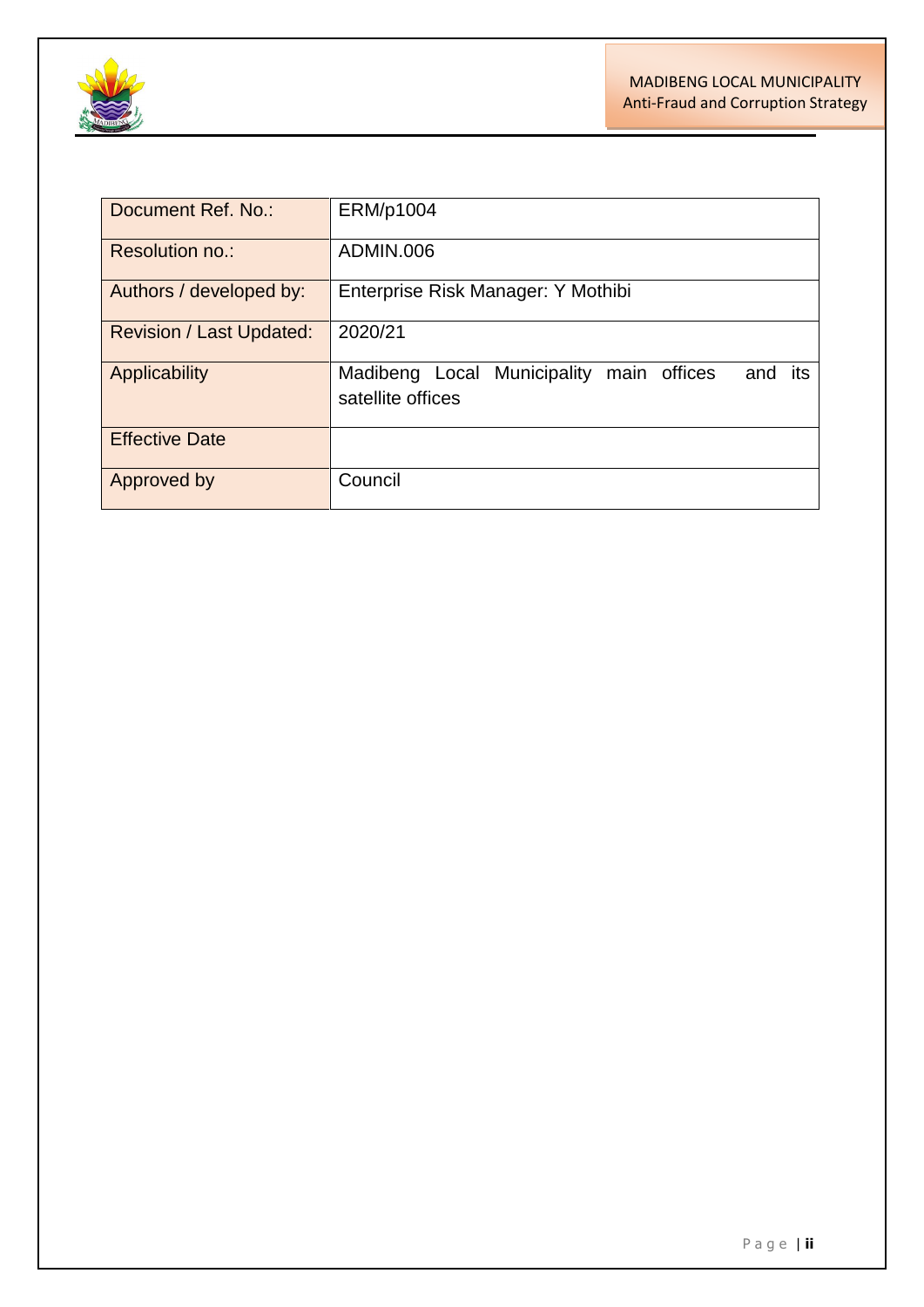



## **CONTENTS**

| <b>1. PREVENTION</b>                     | $\mathbf{z}$ |
|------------------------------------------|--------------|
| <b>2. DETECTION</b>                      |              |
| <b>3. INVESTIGATION &amp; RESOLUTION</b> |              |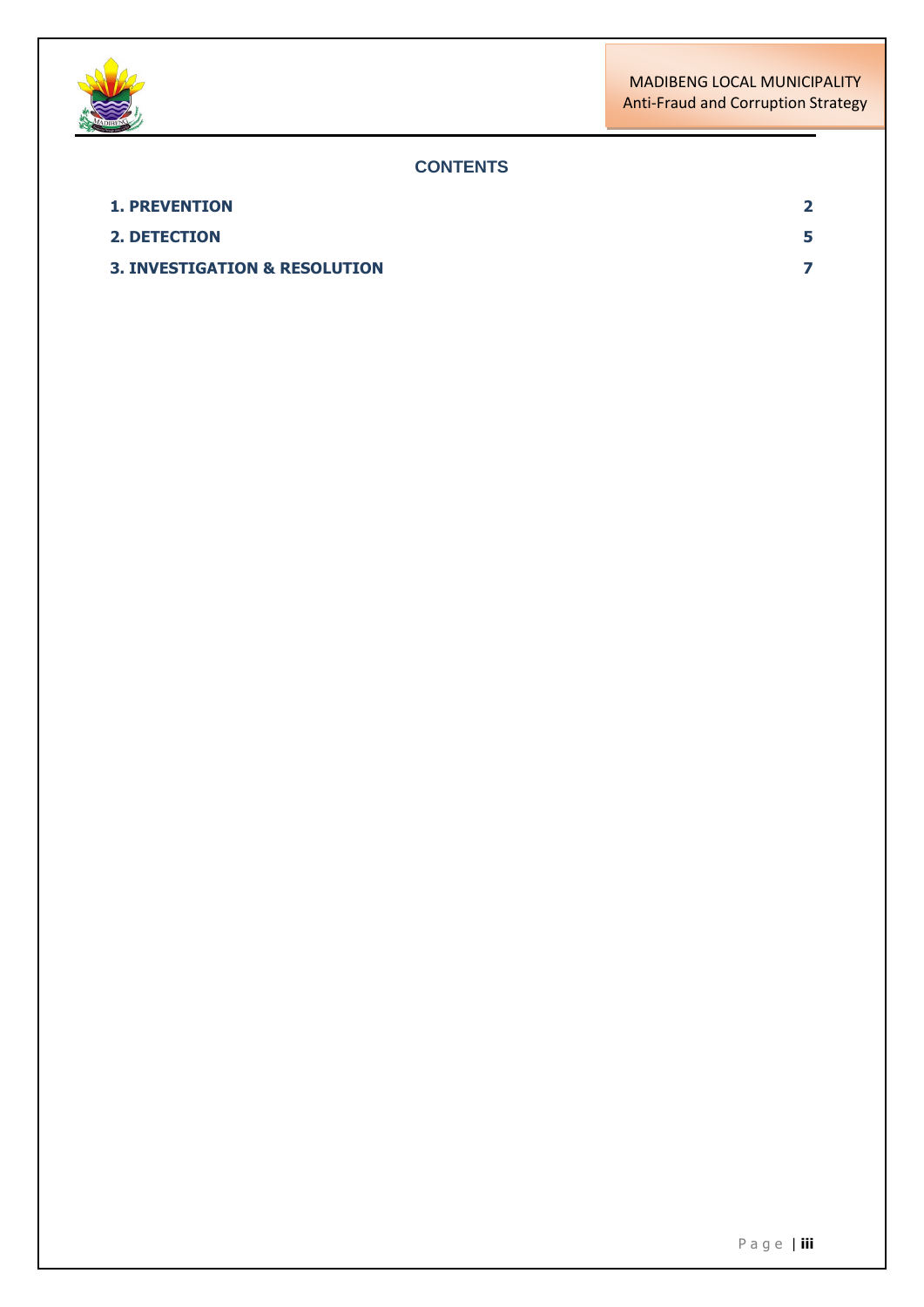

#### **MADIBENG LOCAL MUNICIPALITY ANTI-CORRUPTION**

#### **FOREWORD**

*Madibeng Local Municipality strives to be a sector where leadership is unquestionably committed to high ethical standards, service delivery and good governance. We commit to serve our communities and all stakeholders with respect, dignity and integrity, and in a manner that is consistent with the values and principles we uphold.*

*We are guided by our fundamental values, code of conduct, section 67 of the Municipal Systems Act, MFMA, the Municipal Integrity Management Framework and Batho- Pele Principles to ensure transparency and accountability at all times. We uphold the principles enshrined in our Constitution in promoting and maintain a high standard of professional ethics in everything we do.* 

*Being a culture driven municipality our main focus should be on social, environmental and economic regeneration of our city and communities. It is imperative that employees of MLM conduct their duties with a high level of integrity. We need to set our own bar on how to act and behave in society and strive for the eradication of fraud and corruption.* 

*Corruption breaks down societal norms, erodes good governance and obstructs service delivery. We have therefore taken a zero tolerance approach to fraud and corruption and commit to reducing MLM's susceptibility to fraud, raising the level of fraud awareness amongst employees and MLM stakeholders and pprovide rules on what conduct and behaviour are acceptable. Our goal is to foster and maintain a culture of honesty and integrity - a key requirement in fulfilling our regulatory mandate.*

We must acknowledge that the fight against corruption is dependent on our municipality being well *governed and having a competent capacity. The real work starts now. We have put on paper new anticorruption reforms. MLM now needs to move these principles from principles to execution. As public institutions we need to join the global effort and break the corruption chain.*

*Executive Mayor: CLLR Jostina Mothibe*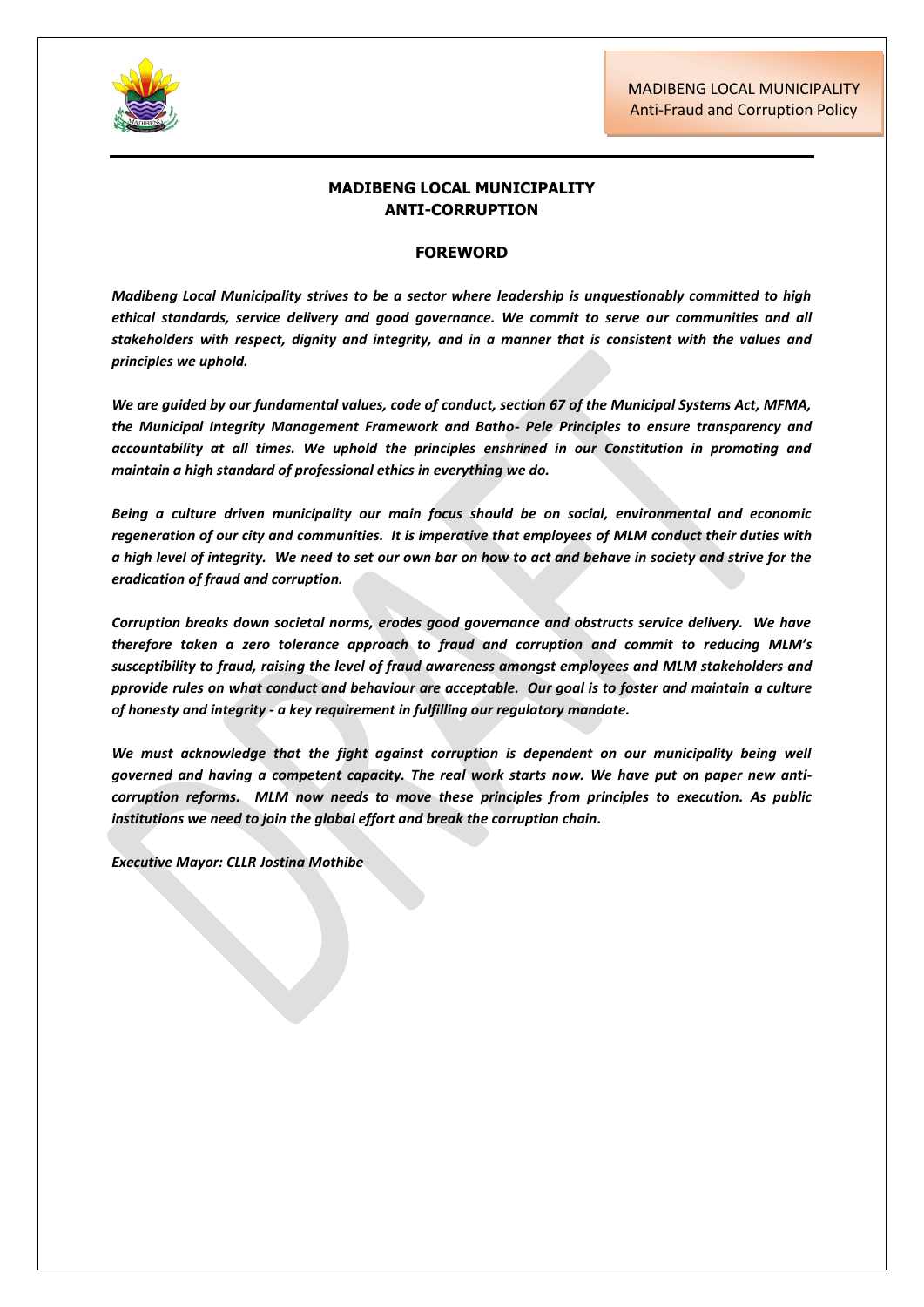

## **1. INTRODUCTION**

### **1.1 Application**

This Strategy applies to the Madibeng Local Municipality and, where applicable, it's Municipal Entities.

Consequently, where applicable the term 'Municipality' should be read to include any Municipal Entity concerned.

## **1.2 Purpose of the Strategy**

The purpose of the Strategy is to state **how** the Municipality will achieve its goal of an environment free of corruption and fraud, and maintaining an ethical culture.

The objectives of this strategy and the policy that supports the strategy are to:

- Introduce and strengthen measures that support the integrity of the MLM, including the integrity of internal and external processes;
- Improve accountability, efficiency and effective administration of MLM;
- Intensify anti-corruption awareness and training programs;
- Develop anti-corruption capacity and capabilities; and
- Promote an organisational culture of virtuous conduct.

This Strategy should be read with the Anti-Fraud and Anti-Corruption Policy, since –

 The Policy contains prescripts of what conduct are acceptable and what conduct is not acceptable within the legislative framework.

### 1.3 **Key Elements**

There are four key elements that are vital to achieve the strategy of the MLM: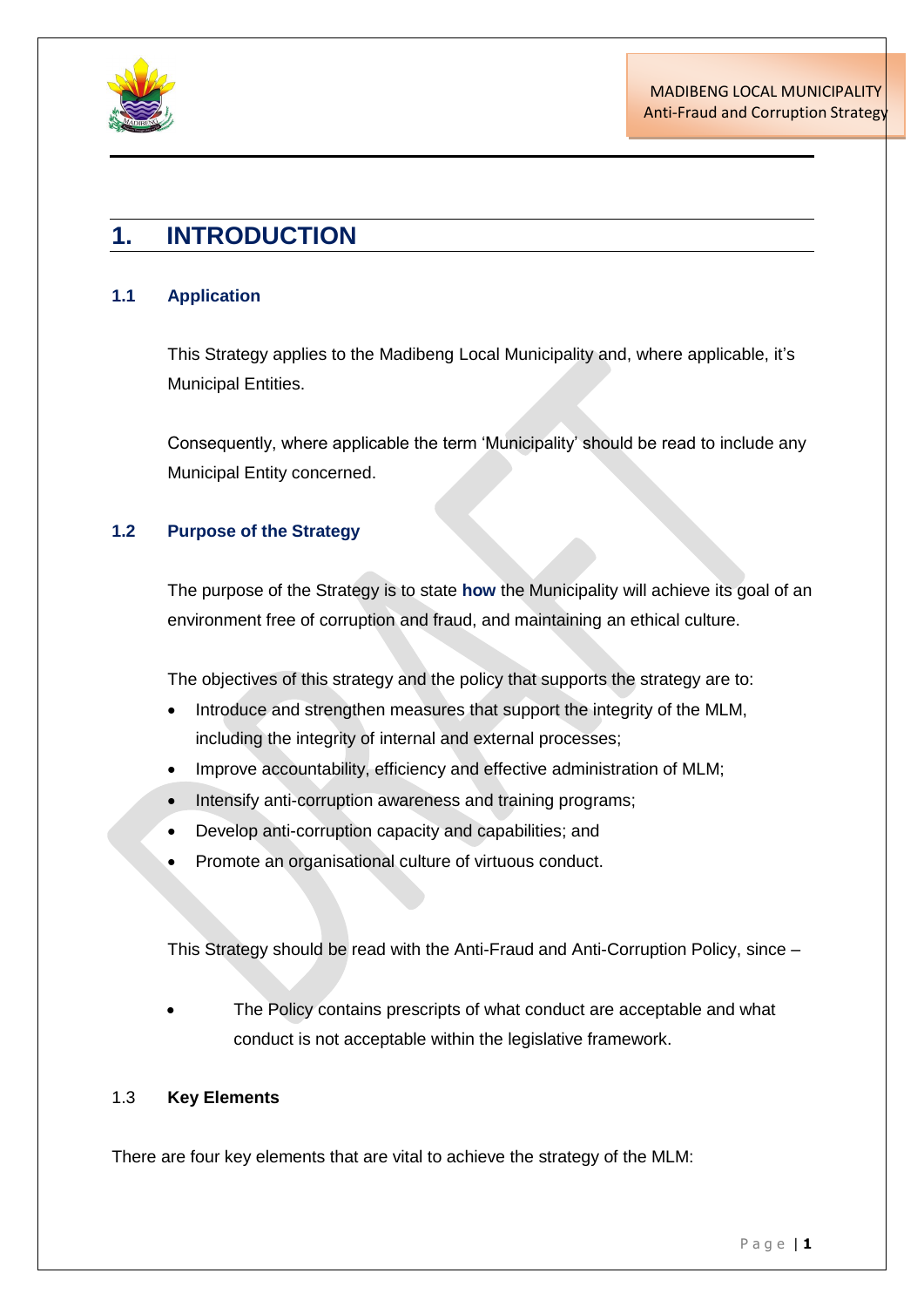

- Prevention;
- Detection;
- Investigation; and
- Resolution.

## **2. PREVENTION**

The Municipality will pursue zero tolerance by –

- Having a public statement of commitment to no tolerance to fraud and corruption
- Engaging with stakeholders to communicate and promote education and awareness of, and training on, ethical conduct and integrity
- Having and maintaining anti-fraud, anti-corruption and ethics policies to which employees subscribe
- Promoting good governance and thus good leadership
- Rigorously screening / vetting prospective candidates, both pre-employment and whenever staff change roles
- Having and maintaining a policy and procedures / registers pertaining to the disclosure of external interests, receipt of gifts, sponsorships and hospitality and extraneous remunerative work;
- Ensuring physical security of infrastructure, assets and employee as well as information security over confidential information, databases etc;
- Early identification of areas of risk and implementing preventative measures; and
- In an effort to prevent conflict of interests, introducing and maintaining a policy that requires mandatory disclosure of all confirmed offers of employment by employees in a managerial role; and similarly require such disclosure from suppliers and prospective suppliers in the Municipality's standard bidding documents.

The Municipality will learn more about fraudsters by –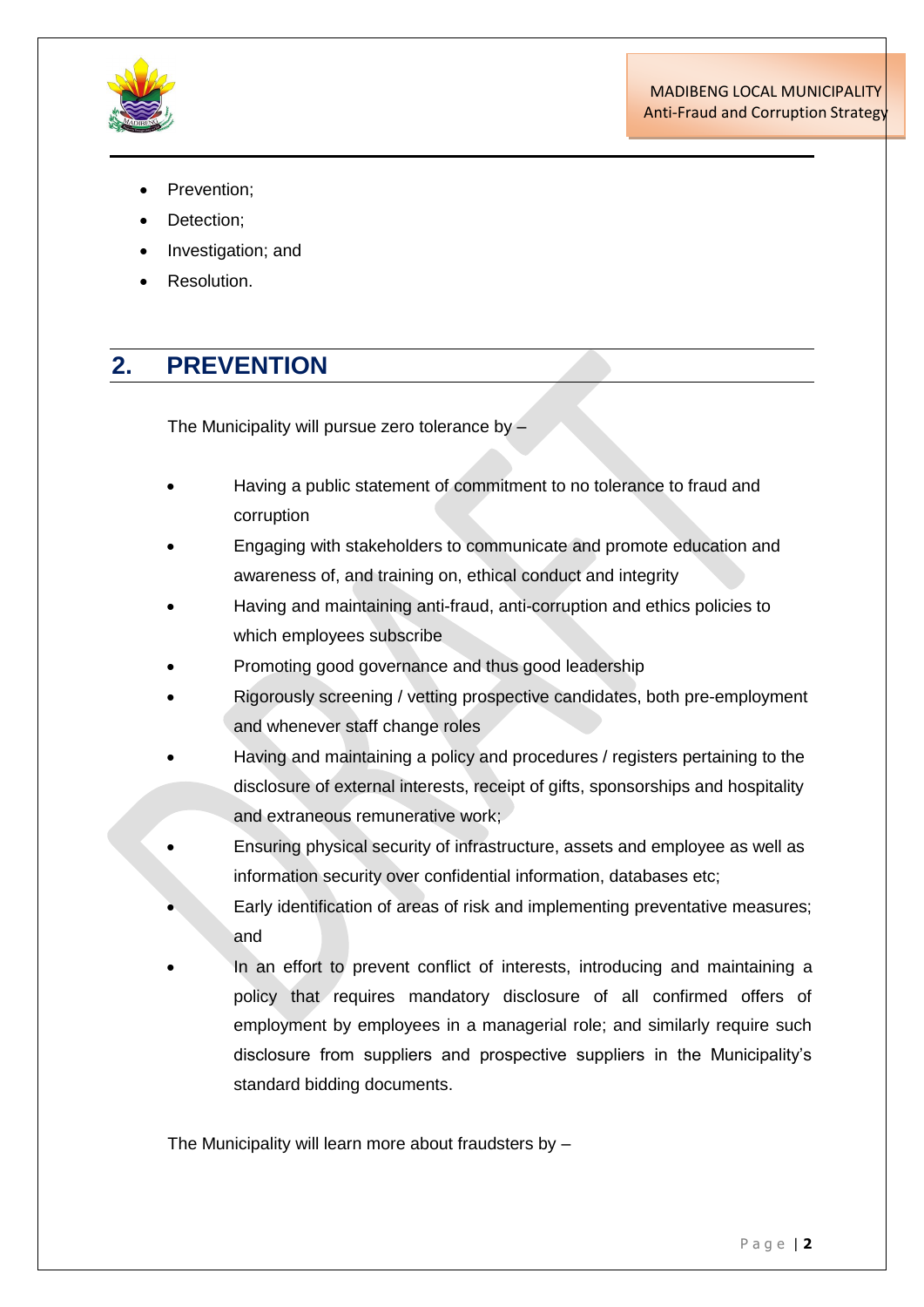

- Compiling profiles of the types of people most likely to defraud them; and
- Actively seeking information from outside sources on fraudsters.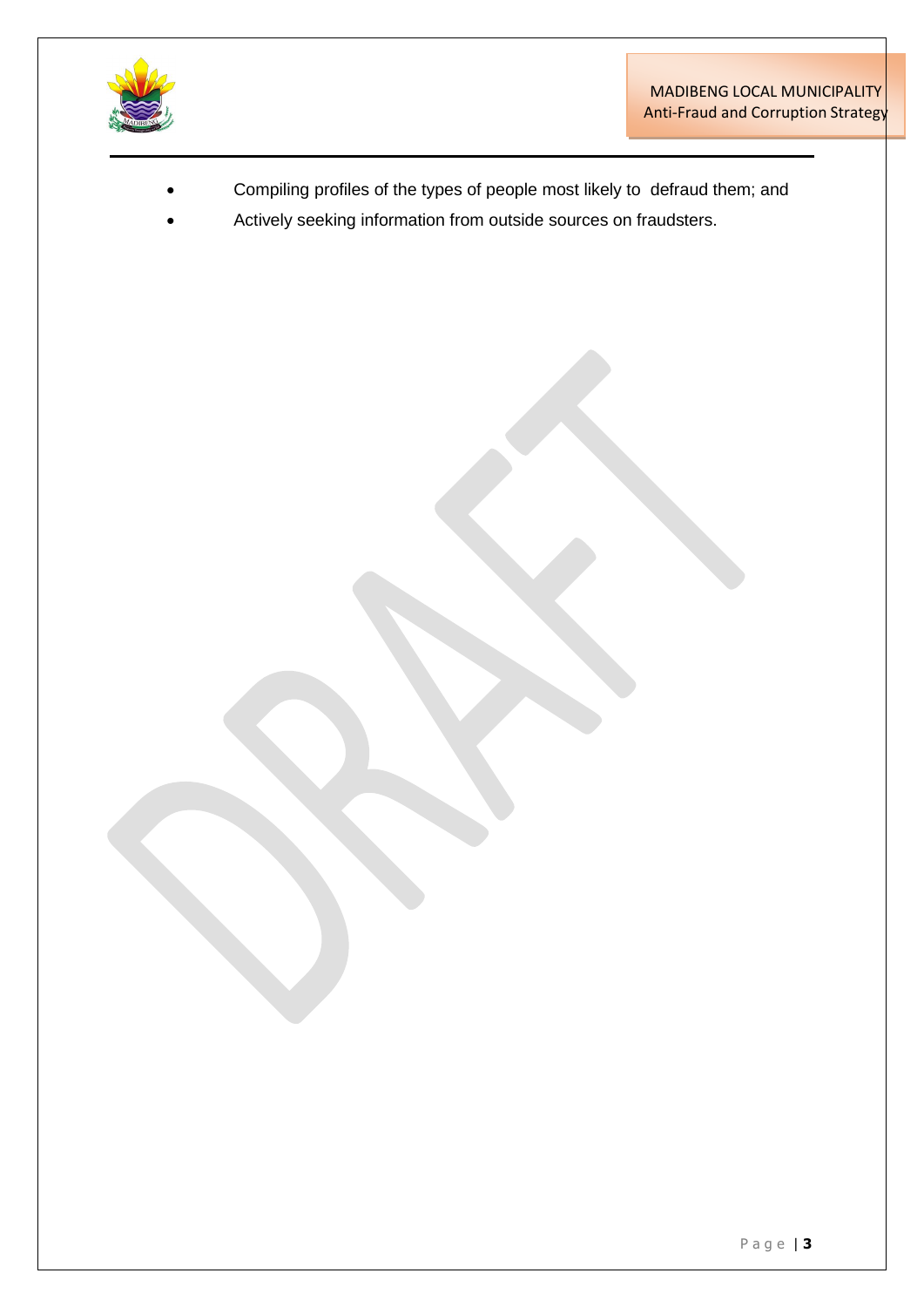

The Municipality will make the best use of financial assets by –

- Installing financial and other systems that can monitor the costs of prevention, deterrence and investigation of fraud and corruption; and
- implementing controls to reduce bad debt, and, through civil or criminal prosecution, have a good record of recovery of all fraud losses.

The Municipality will motivate all areas to fight fraud by having and maintaining clear internal and external policies to appropriately reward those who effectively prevent, detect and react to fraud and corruption.

The Municipality will appoint an Ethics Officer, who shall have similar rights and responsibilities as reflected in the Public Sector Integrity Management Framework. The Commissioner of Integrity and the IMC will also be established as oversight governance structures.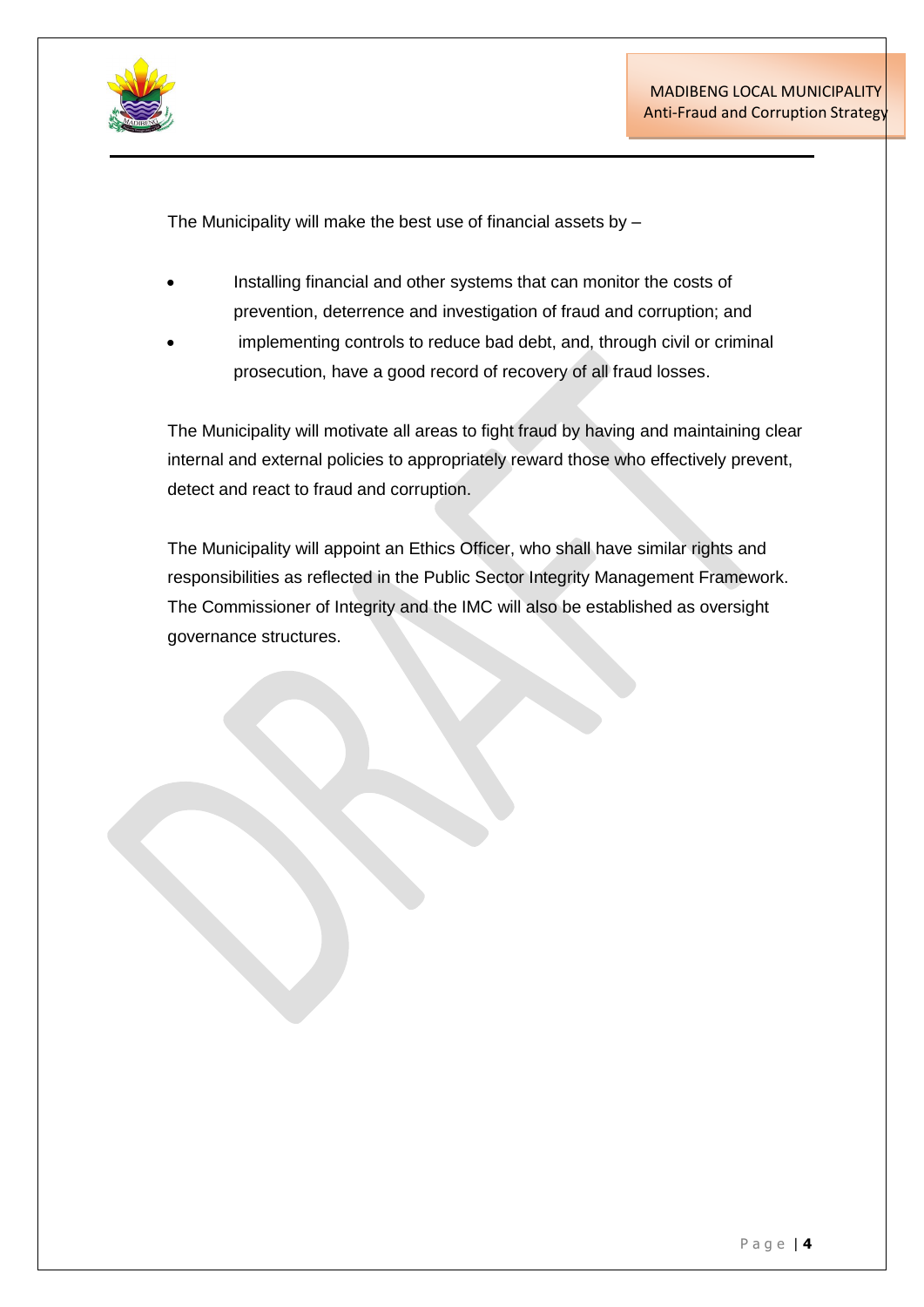

# **3. DETECTION**

The Municipality will enable early detection of fraud by –

- Insisting that all employees and stakeholders report fraud;
- Encouraging staff & managers to reveal vulnerabilities in controls designed to deter fraud, corruption and unethical conduct;
- Tracking investigations dealing with procurement and contract implementation; and
- Having and maintaining communication programmes, such as a whistle blowing hotline, for all stakeholders relating to the reporting of fraud, corruption and unethical conduct.

The Municipality will assess their fraud and corruption risks by –

- Regularly and actively seeking information from outside sources (national and international) on fraud and corruption risks and recommendations;
- Considering fraud and corruption risks in all operations
- Repeatedly assessing fraud and corruption risks on their financial, physical and information assets;
- Creating and maintaining an ethical culture;
- Ethics and Fraud Risk Management; and
- Role of the Ethics Office –training and awareness.

The Municipality will assign priorities for action by -

- Assigning clear timetables for action to tackle areas of high fraud risk
- Holding all levels of management responsible for reducing the cost of fraud and corruption in their areas of control
- Ensuring effective and efficient segregation between operational responsibility; and the responsibility to oversee and monitor; pertaining to all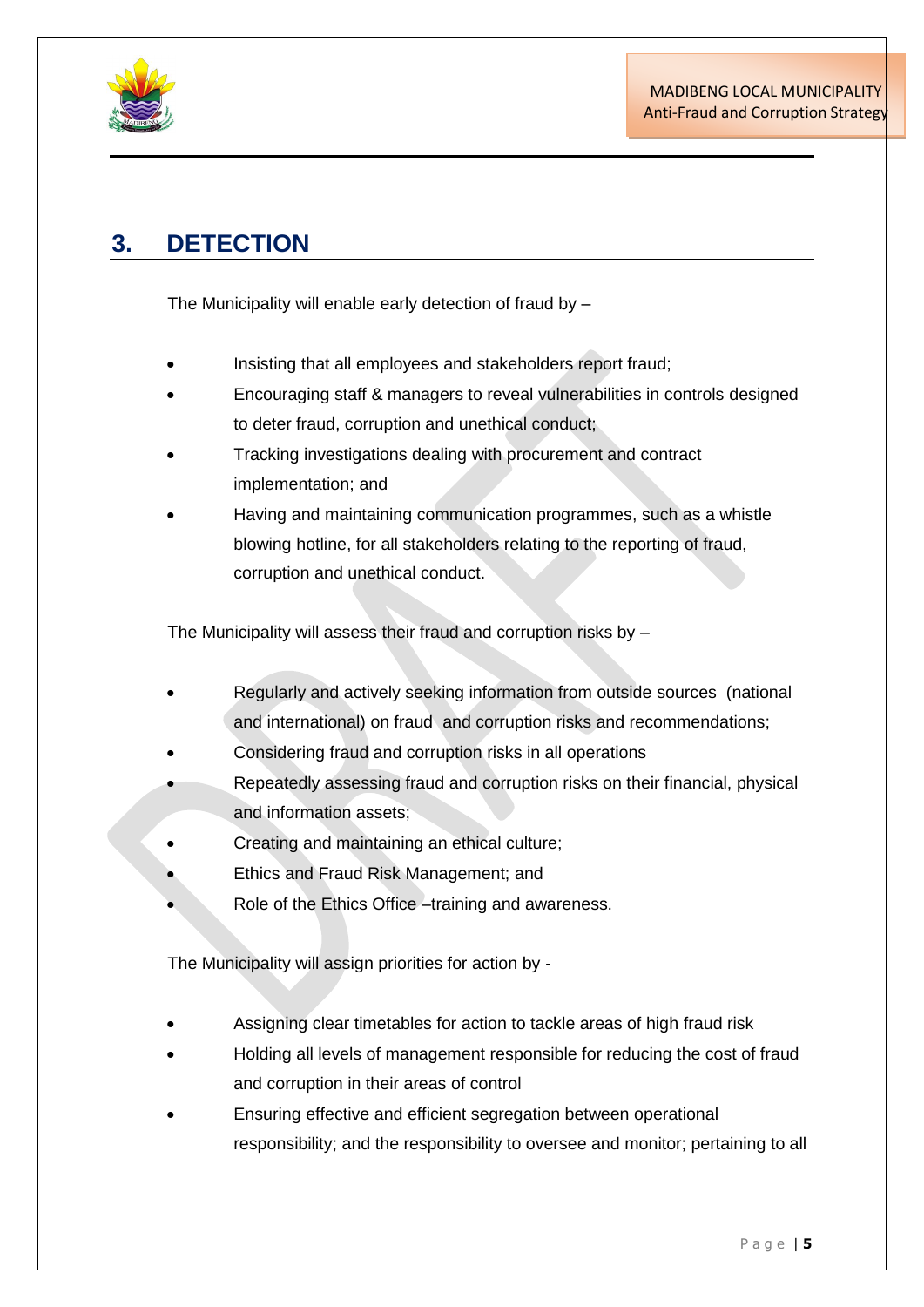

functionaries responsible and accountable to deter fraud, corruption and unethical conduct.

The Municipality will make the best use of staff to combat fraud, corruption and unethical conduct by –

- Having and maintaining an Internal Audit function which makes the reduction of fraud and corruption a priority
- Training all staff to detect fraud and corruption red flags, and on the mechanisms of whistle-blowing protection; and
- Applying a policy of mandatory vacations.

The Municipality will make the best use of information to combat fraud, corruption and unethical conduct by –

- Gathering enough information / data on transactions and analyzing them effectively to detect fraud and corruption indicators
- Instituting effective monitoring of both direct and indirect losses through fraud
- Subscribing to external data sources; and
- Subscribing to automated alerts in specific high-risk data sets.

The Municipality will motivate all areas to fight fraud by –

- Creating an efficient whistle blowing mechanism; and
- Removing internal mechanisms that might discourage reporting fraud.
- Including in performance agreements of all employee's measurable key performance criteria that includes the effective prevention and detection of fraud, corruption and unethical conduct;
- Ensure that all employees' employment agreement contains a pledge of integrity and ethics;
- Engaging with external stakeholders to report fraud
- Ensuring that service providers pledge, as part of the service level agreement, to ethical business practices.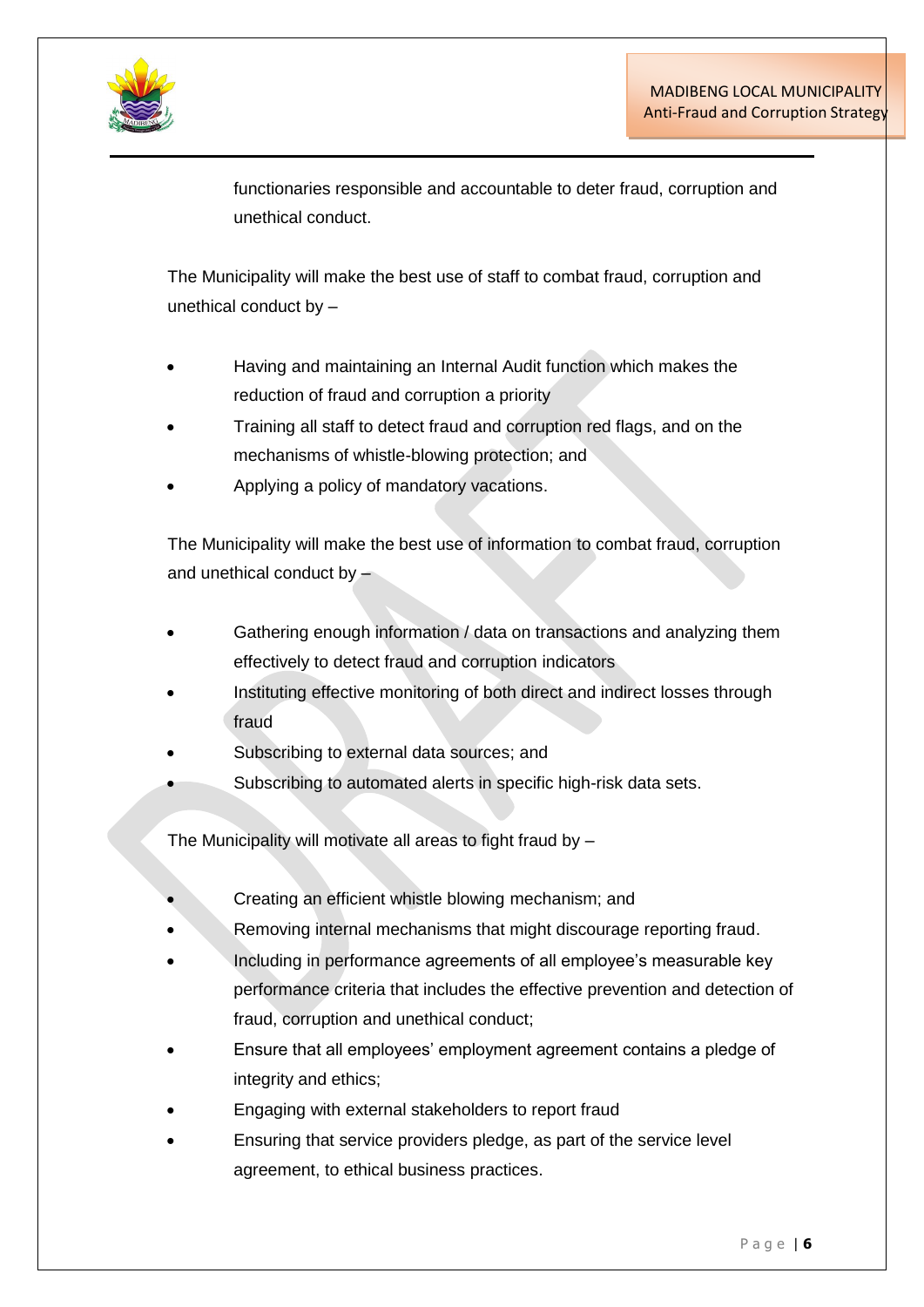

# <span id="page-10-0"></span>**4. INVESTIGATION & RESOLUTION**

The Municipality will implement and 'live' its zero tolerance statement by –

- Effectively, efficiently and expediently investigate all alleged and suspected fraud, corruption and unethical conduct;
- Ensuring sufficient internal capacity to investigate fraud;
- Liaising with other entities such as the SAPS to further investigations outside of the MLM;
- Effectively recovering losses as a result of fraud and corruption;
- Insisting that suspicions / allegations of fraud, corruption and unethical conduct go to a central functional point;
- Ensuring that the central function has a direct reporting line to the IMC;
- Ensuring that responses to fraud and corruption that has been detected also includes the prevention of the continuation of the fraud, prevention of further losses, quick identification of control weaknesses and root causes for the occurrence and implementing measures to prevent recurrences, and freezing or recovery of assets where appropriate;
- Ensuring that disciplinary action against officials are implemented effectively, efficiently, consistently and expediently;
- Ensuring that contractual agreements with suppliers are cancelled / addressed in terms of the law as soon as possible after proof of fraud or corruption, to prevent future losses;
- Instituting recovery process of all financial losses suffered;
- Instituting criminal prosecution where necessary;
- Maintaining an incident-database for future and reporting reference; and
- Communicating 'lessons learnt' from each investigation to employees, so as to prevent recurrence and ensure early detection.

The Municipality will have assigned roles to combat fraud and corruption by -